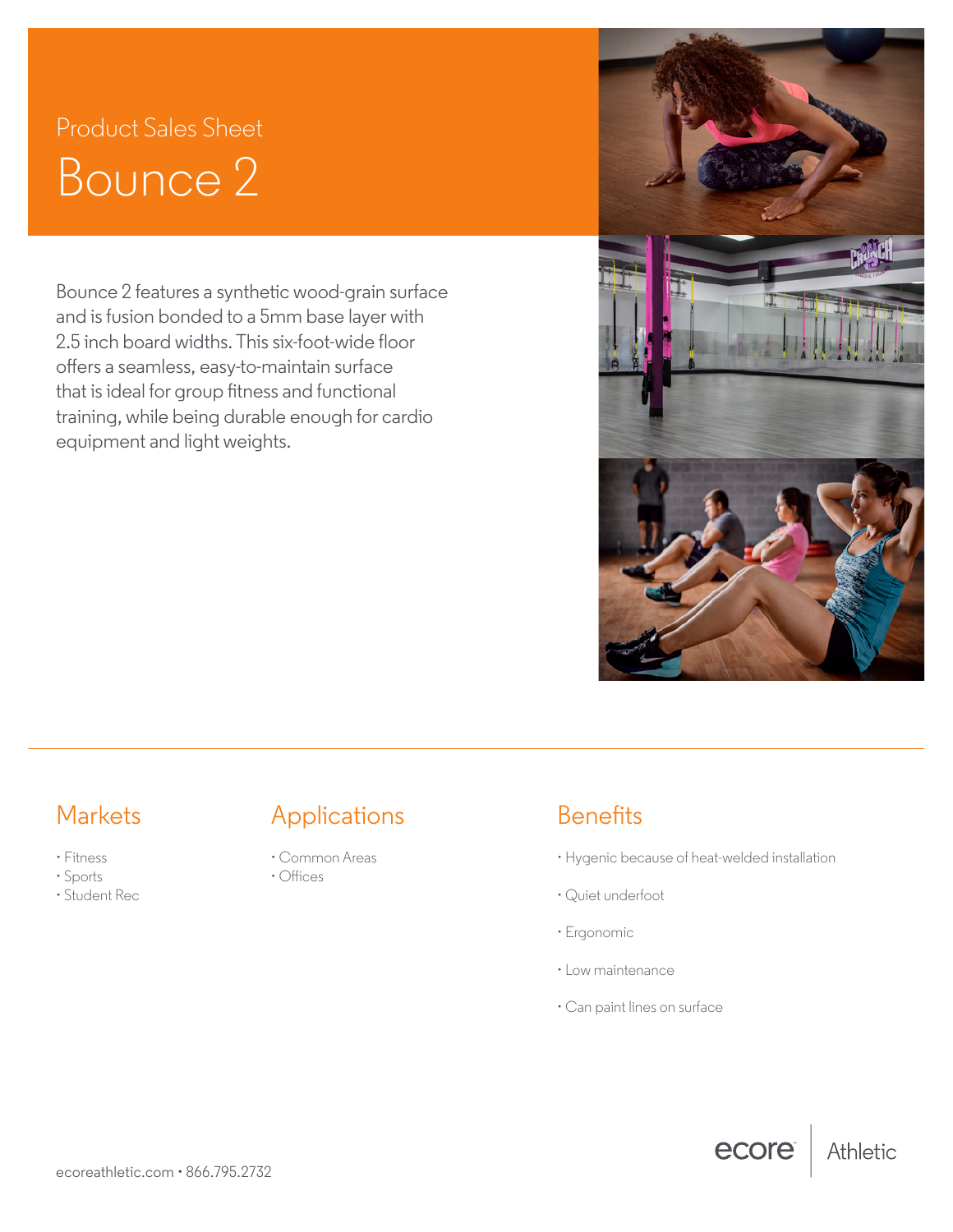

## Product Options

### Size:

Available as a standard in rolls. Talk to your local agent to determine availability, pricing, minimums, and lead times.



7mm (2mm + 5mm) x 72" (1.83m) x 30LF (9.14m) Weld rod required

### Color Options:

• See website for colors.